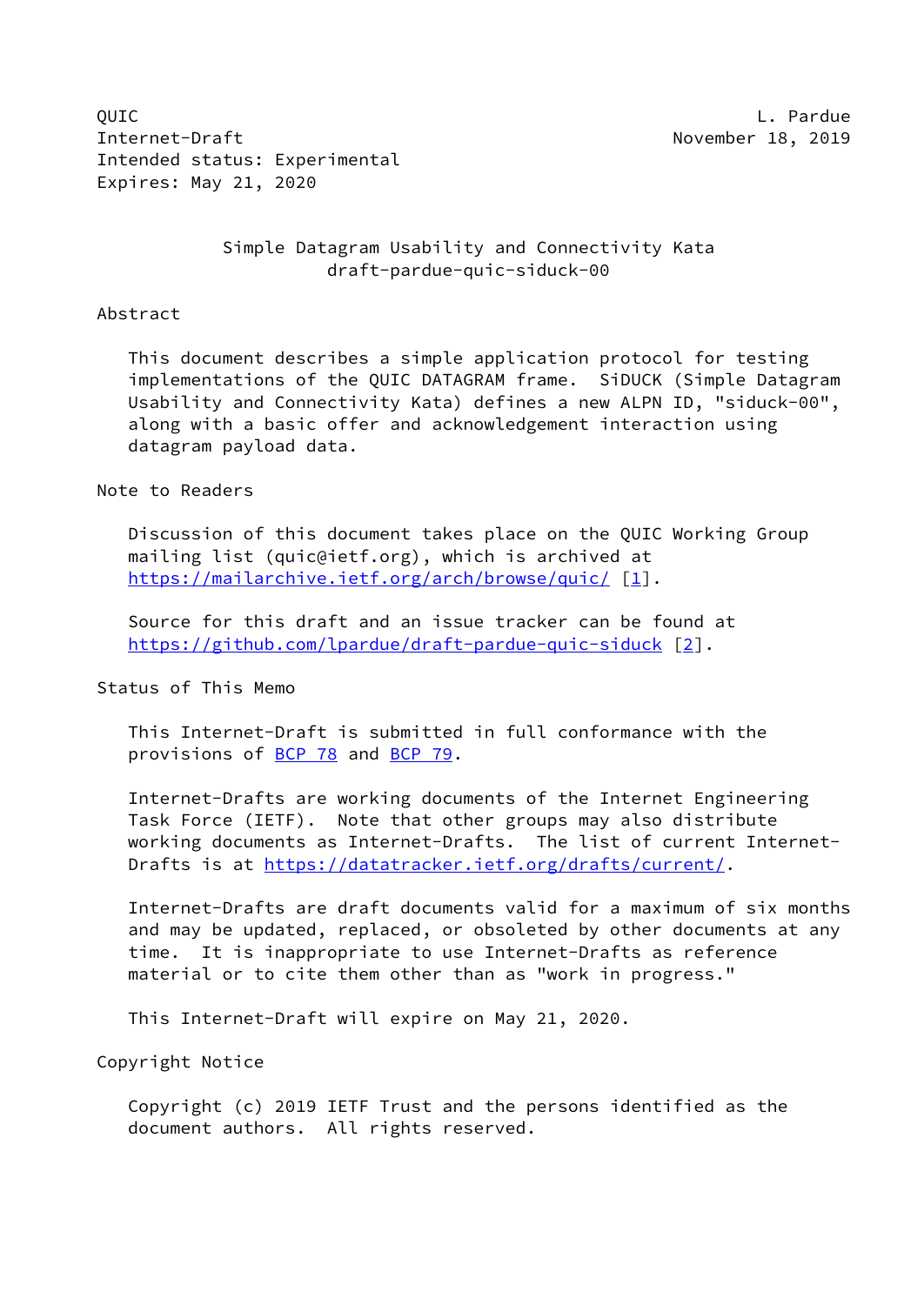<span id="page-1-1"></span>This document is subject to [BCP 78](https://datatracker.ietf.org/doc/pdf/bcp78) and the IETF Trust's Legal Provisions Relating to IETF Documents [\(https://trustee.ietf.org/license-info](https://trustee.ietf.org/license-info)) in effect on the date of

 publication of this document. Please review these documents carefully, as they describe your rights and restrictions with respect to this document. Code Components extracted from this document must include Simplified BSD License text as described in Section 4.e of the Trust Legal Provisions and are provided without warranty as described in the Simplified BSD License.

## Table of Contents

|                                              | $\overline{2}$ |
|----------------------------------------------|----------------|
| 1.1. Notational Conventions                  | $\overline{3}$ |
|                                              | $\overline{3}$ |
| 3.                                           | $\overline{4}$ |
| The SIDUCK_ONLY_QUACKS_ECHO error code<br>4. | $\overline{4}$ |
| 5.                                           | $\overline{4}$ |
| 6.                                           | $\overline{4}$ |
|                                              | $\overline{4}$ |
| 8.                                           | $\overline{4}$ |
| Normative References<br>8.1.                 | $\overline{4}$ |
| 8.2. Informative References                  | $\overline{5}$ |
|                                              | $\overline{5}$ |
| Appendix A. Acknowledgements                 | 6              |
|                                              | 6              |
|                                              |                |

# <span id="page-1-0"></span>[1](#page-1-0). Introduction

The DATAGRAM frame [[I-D.pauly-quic-datagram\]](#page-4-5) for QUIC [\[I-D.ietf-quic-transport](#page-4-6)] is an extension for the unreliable delivery of datagrams. Applications using DATAGRAM negotiate it using Transport Parameters but the application-specific contents are left for a higher-level mechanism.

HTTP/3 DATAGRAM [\[I-D.schinazi-quic-h3-datagram](#page-5-6)] defines the usage of QUIC DATAGRAM frames when the application protocol running over QUIC is HTTP/3 [[I-D.ietf-quic-http\]](#page-5-7), which is negotiated using ALPN [\[RFC7301](https://datatracker.ietf.org/doc/pdf/rfc7301)] with an identifier such as "h3-24". The HTTP/3 DATAGRAM frame is transmitted as the QUIC DATAGRAM frame Datagram Data field. It contains a flow identifier field that can be used for demultiplexing applications, and an HTTP/3 Datagram Payload field whose semantics are defined by individual applications.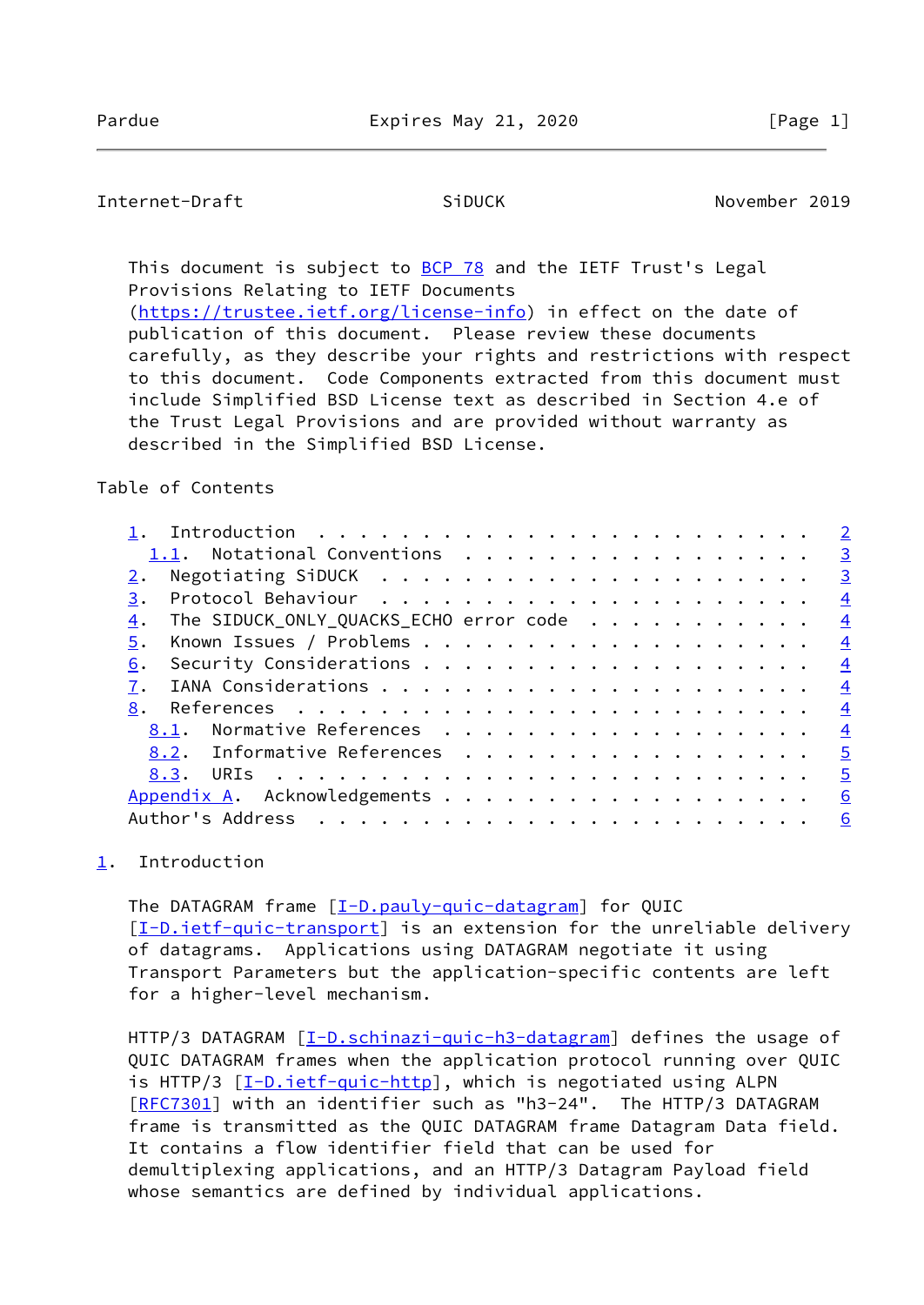Since the QUIC DATAGRAM and HTTP/3 DATAGRAM specifications leave the semantic higher-order behaviour undefined, it is difficult to prove the interoperability of implementations. This document defines SiDUCK (Simple Datagram Usability and Connectivity Kata), a new

Pardue **Expires May 21, 2020** [Page 2]

<span id="page-2-1"></span>Internet-Draft SiDUCK November 2019

 application that maps directly to QUIC DATAGRAM and uses the Datagram Data field directly to support a simple client-server echo service.

 Using QUIC DATAGRAM directly provides the benefit of avoiding complexity of HTTP/3 session establishment and flow identifier allocation and demultiplxing. SiDUCK's simpler application semantics allow implementers to exercise the interoperability of foundational layers of DATAGRAM, building progressive assurance that benefits the design and robustness of other DATAGRAM-using applications.

<span id="page-2-0"></span>[1.1](#page-2-0). Notational Conventions

 The key words "MUST", "MUST NOT", "REQUIRED", "SHALL", "SHALL NOT", "SHOULD", "SHOULD NOT", "RECOMMENDED", "MAY", and "OPTIONAL" in this document are to be interpreted as described in [\[RFC2119](https://datatracker.ietf.org/doc/pdf/rfc2119)].

 The terms sh-token and sh-boolean are imported from [\[STRUCTURED-HEADERS\]](#page-4-7).

 Example HTTP requests and responses use the HTTP/2-style formatting from [\[RFC7540](https://datatracker.ietf.org/doc/pdf/rfc7540)].

 This document uses the variable-length integer encoding from [\[I-D.ietf-quic-transport](#page-4-6)].

<span id="page-2-2"></span>[2](#page-2-2). Negotiating SiDUCK

 SiDUCK is an application protocol that runs atop QUIC. The token "siduck" is used to identify SiDUCK in ALPN, used during QUIC connection establishment. Only implementations of the final, published RFC can identify themselves as "siduck". Until such an RFC exists, implementations MUST NOT identify themselves using this string.

 \*RFC Editor's Note:\* Please remove the following prior to publication of a final version of this document.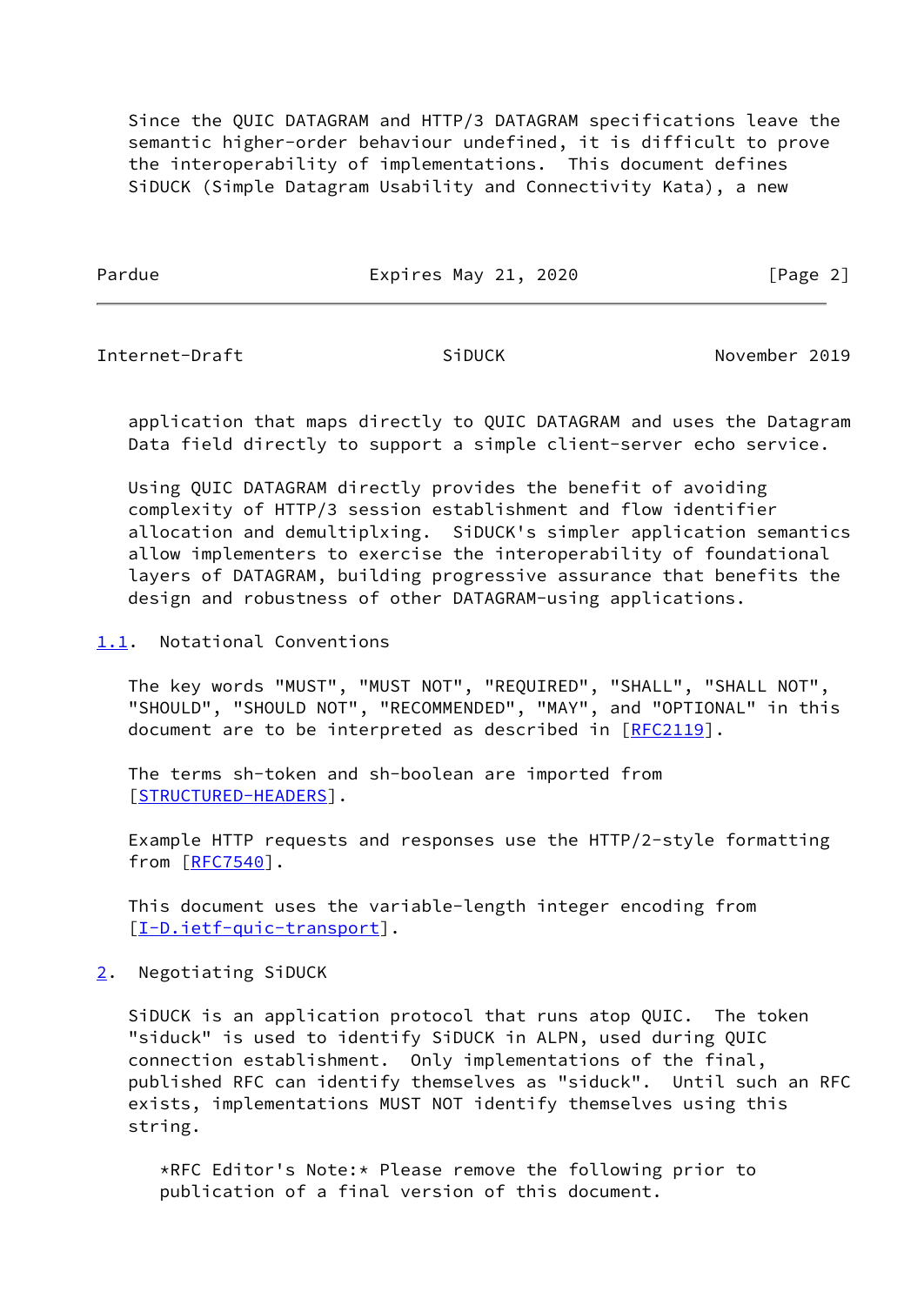Implementations of draft versions of the protocol MUST add the string "-" and the corresponding draft number to the identifier. For example, [draft-pardue-quic-siduck-00](https://datatracker.ietf.org/doc/pdf/draft-pardue-quic-siduck-00) is identified using the string "siduck-00".

 Non-compatible experiments that are based on these draft versions MUST append the string "-" and an experiment name to the identifier. For example, an experimental implementation based on [draft-pardue](https://datatracker.ietf.org/doc/pdf/draft-pardue-quic-siduck-09) [quic-siduck-09](https://datatracker.ietf.org/doc/pdf/draft-pardue-quic-siduck-09) which extends the permitted message types to include "honk" might identify itself as "siduck-09-goose". Note that any

Pardue **Expires May 21, 2020** [Page 3]

<span id="page-3-1"></span>Internet-Draft SiDUCK November 2019

label MUST conform to the "token" syntax defined in **Section [3.2.6 of](https://datatracker.ietf.org/doc/pdf/rfc7230#section-3.2.6)**  [\[RFC7230\]](https://datatracker.ietf.org/doc/pdf/rfc7230#section-3.2.6).

<span id="page-3-0"></span>[3](#page-3-0). Protocol Behaviour

 A SiDUCK session consists of a client and server. Once a SiDUCK session is established, the client SHOULD send a QUIC DATAGRAM frame with the Datagram Data field containing "quack". A server that receives a quack, MUST respond with a QUIC DATAGRAM frame with the Datagram Data field containing "quack-ack".

 A client MUST NOT send any other message than "quack". A server that receives a non-quack message MUST close the connection with an error of type SIDUCK\_ONLY\_QUACKS\_ECHO.

<span id="page-3-2"></span>[4](#page-3-2). The SIDUCK\_ONLY\_QUACKS\_ECHO error code

 This document defines the SIDUCK\_ONLY\_QUACKS\_ECHO QUIC Application error code. It has the value 0x101.

- <span id="page-3-3"></span>[5](#page-3-3). Known Issues / Problems
	- o The design does not permit large DATAGRAM frames. Sending these in a simple application protocol would be beneficial and within the scope of SiDUCK's goals.
	- o The design does not specify requirements on Transport Parameters. For example, since streams are not used, the spec could require that endpoints send max\_streams\_{bidi|uni} with the value 0.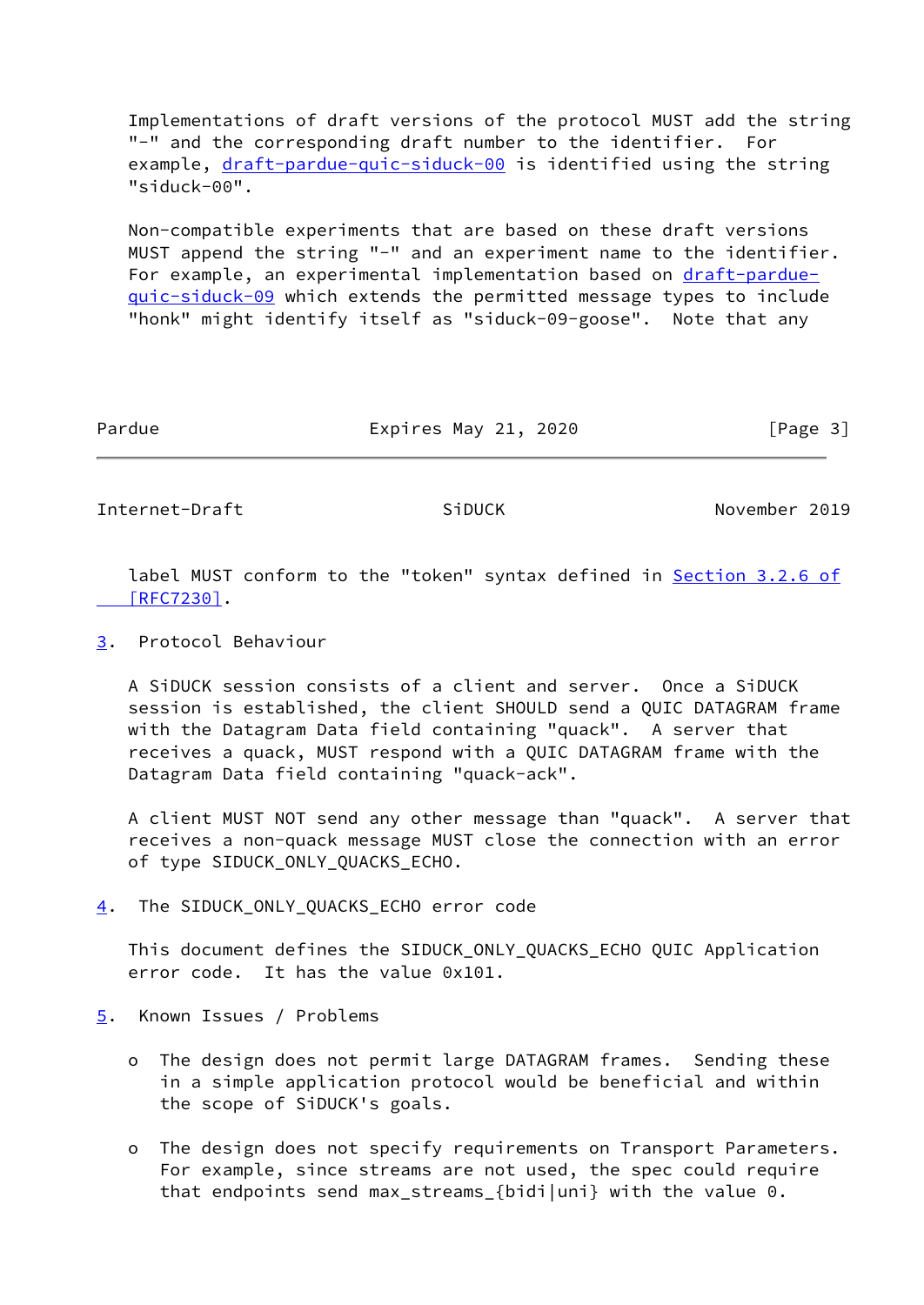<span id="page-4-0"></span>[6](#page-4-0). Security Considerations

 There are not believed to be any further security considerations beyond those presented in  $[I-D.iett-quic-transport]$ .

<span id="page-4-1"></span>[7](#page-4-1). IANA Considerations

TBD

- <span id="page-4-2"></span>[8](#page-4-2). References
- <span id="page-4-3"></span>[8.1](#page-4-3). Normative References

<span id="page-4-6"></span> [I-D.ietf-quic-transport] Iyengar, J. and M. Thomson, "QUIC: A UDP-Based Multiplexed and Secure Transport", [draft-ietf-quic-transport-23](https://datatracker.ietf.org/doc/pdf/draft-ietf-quic-transport-23) (work in progress), September 2019.

Pardue **Expires May 21, 2020** [Page 4]

<span id="page-4-4"></span>Internet-Draft SiDUCK November 2019

<span id="page-4-5"></span>[I-D.pauly-quic-datagram]

 Pauly, T., Kinnear, E., and D. Schinazi, "An Unreliable Datagram Extension to QUIC", [draft-pauly-quic-datagram-04](https://datatracker.ietf.org/doc/pdf/draft-pauly-quic-datagram-04) (work in progress), October 2019.

- [RFC2119] Bradner, S., "Key words for use in RFCs to Indicate Requirement Levels", [BCP 14](https://datatracker.ietf.org/doc/pdf/bcp14), [RFC 2119](https://datatracker.ietf.org/doc/pdf/rfc2119), DOI 10.17487/RFC2119, March 1997, <[https://www.rfc-editor.org/info/rfc2119>](https://www.rfc-editor.org/info/rfc2119).
- [RFC7230] Fielding, R., Ed. and J. Reschke, Ed., "Hypertext Transfer Protocol (HTTP/1.1): Message Syntax and Routing", [RFC 7230,](https://datatracker.ietf.org/doc/pdf/rfc7230) DOI 10.17487/RFC7230, June 2014, <[https://www.rfc-editor.org/info/rfc7230>](https://www.rfc-editor.org/info/rfc7230).
- [RFC7301] Friedl, S., Popov, A., Langley, A., and E. Stephan, "Transport Layer Security (TLS) Application-Layer Protocol Negotiation Extension", [RFC 7301,](https://datatracker.ietf.org/doc/pdf/rfc7301) DOI 10.17487/RFC7301, July 2014, <<https://www.rfc-editor.org/info/rfc7301>>.

<span id="page-4-7"></span> [STRUCTURED-HEADERS] Nottingham, M. and P. Kamp, "Structured Headers for HTTP",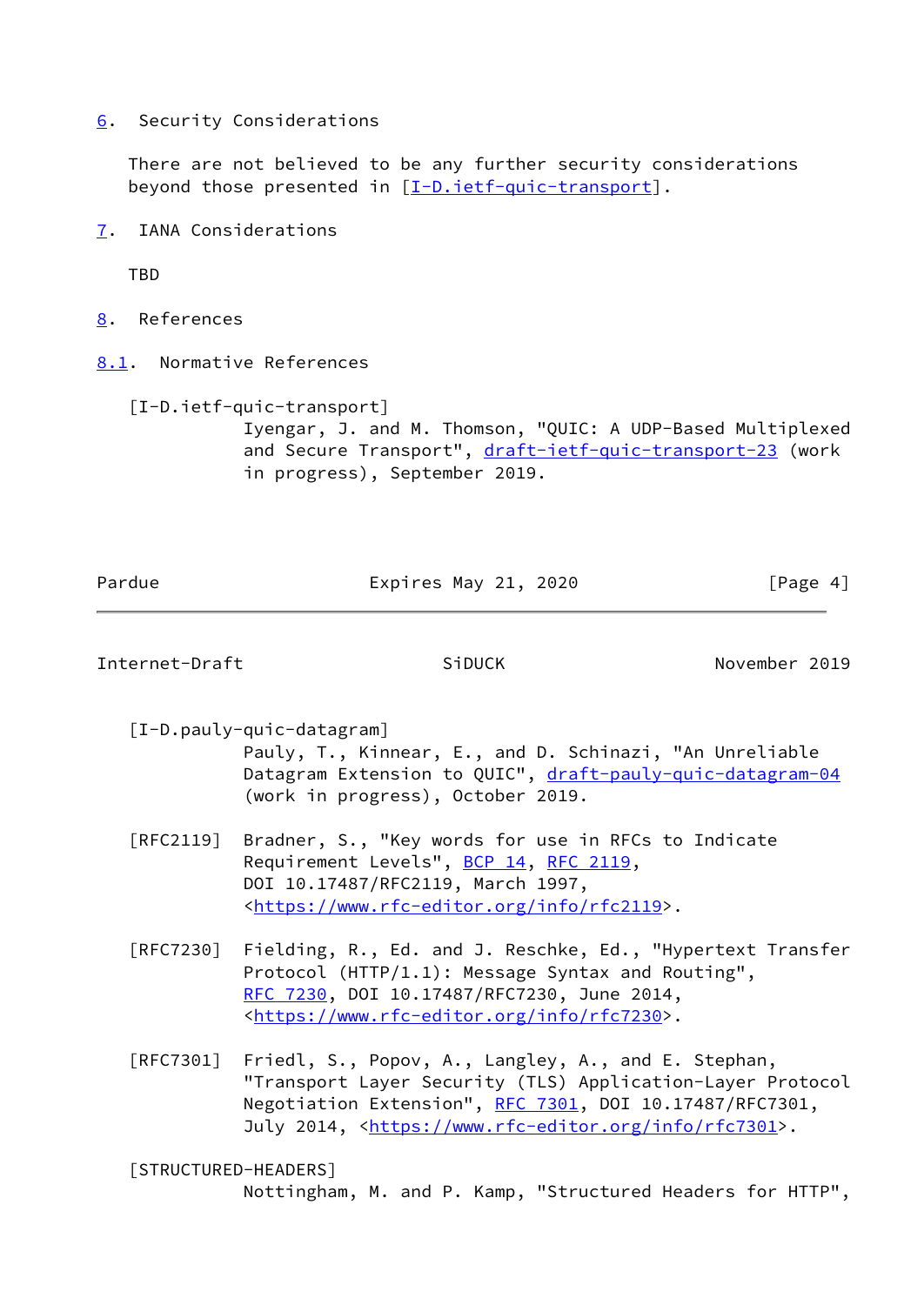[draft-ietf-httpbis-header-structure-14](https://datatracker.ietf.org/doc/pdf/draft-ietf-httpbis-header-structure-14) (work in progress), October 2019.

- <span id="page-5-7"></span><span id="page-5-6"></span><span id="page-5-2"></span>[8.2](#page-5-2). Informative References
	- [I-D.ietf-quic-http] Bishop, M., "Hypertext Transfer Protocol Version 3 (HTTP/3)", [draft-ietf-quic-http-23](https://datatracker.ietf.org/doc/pdf/draft-ietf-quic-http-23) (work in progress), September 2019.
	- [I-D.schinazi-quic-h3-datagram] Schinazi, D., "Using QUIC Datagrams with HTTP/3", [draft](https://datatracker.ietf.org/doc/pdf/draft-schinazi-quic-h3-datagram-01) [schinazi-quic-h3-datagram-01](https://datatracker.ietf.org/doc/pdf/draft-schinazi-quic-h3-datagram-01) (work in progress), October 2019.
	- [RFC7540] Belshe, M., Peon, R., and M. Thomson, Ed., "Hypertext Transfer Protocol Version 2 (HTTP/2)", [RFC 7540](https://datatracker.ietf.org/doc/pdf/rfc7540), DOI 10.17487/RFC7540, May 2015, <[https://www.rfc-editor.org/info/rfc7540>](https://www.rfc-editor.org/info/rfc7540).

# <span id="page-5-3"></span>[8.3](#page-5-3). URIs

- <span id="page-5-0"></span>[1] <https://mailarchive.ietf.org/arch/browse/quic/>
- <span id="page-5-1"></span>[2] <https://github.com/lpardue/draft-pardue-quic-siduck>

| Pardue | Expires May 21, 2020 | [Page 5] |
|--------|----------------------|----------|
|        |                      |          |

<span id="page-5-5"></span>Internet-Draft SiDUCK November 2019

<span id="page-5-4"></span>[Appendix A.](#page-5-4) Acknowledgements

 Thanks to Andy Stitzer who achieved interop of an unpublished early SiDUCK specification during the IETF 106 Hackathon.

Author's Address

Lucas Pardue

Email: lucaspardue.24.7@gmail.com